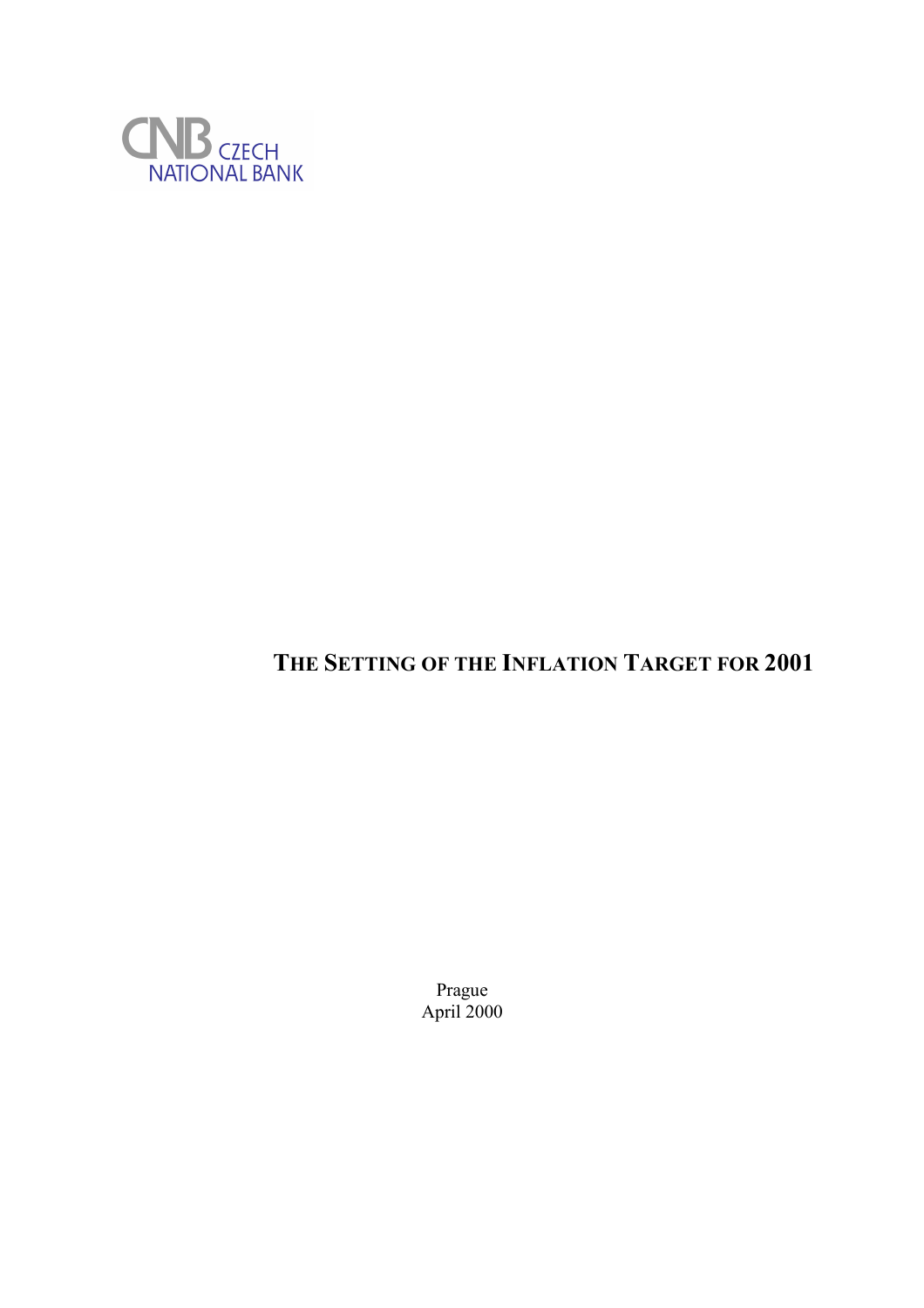## **THE SETTING OF THE INFLATION TARGET FOR 2001**

### **1. Introduction**

In its "CNB Monetary Strategy" document, the Czech National Bank committed itself to announcing in April each year the inflation target for the end of the following year. In line with this commitment, the end-2001 inflation target was set in April 2000. This target should be understood as a stepping stone in the implementation of the long-term disinflationary strategy which, after achieving basic consensus with the Government, was anchored in the aforementioned "CNB Monetary Strategy", a document approved and submitted to the public in April 1999. The principles of this document have become an integral part of the "Mediumterm Economic Strategy of the Czech Republic" and of the related joint document of the Czech Government and the EU Commission: "Joint Assessment of the Economic Policy Priorities of the Czech Republic".

The system of inflation targeting has been applied in the Czech economy since the beginning of 1998. The purpose of the switch to this monetary policy regime was to provide the still transforming economy with a new nominal anchor after the exchange rate peg had to be abandoned owing to the currency turbulence. In contrast to the various types of intermediate targets, monetary policy within the inflation targeting regime is focused directly on its core task: achieving price stability. Inflation targeting is based on a multi-criteria approach to decision-making regarding the setting of monetary policy. It has the advantages of greater transparency, the use of a full set of indicators of the future inflation trend, and of effective influencing of the inflation expectations of market participants. In the conditions of a still transforming economy, announcing progress targets on a trajectory towards a low-inflation economy creates the preconditions for minimising the costs of the disinflationary process.

The first phase of inflation targeting between 1998 and 2000 saw a major reduction in price indices. In contrast to the accelerating inflation in the second half of 1997 and at the beginning of 1998, inflation dropped significantly during a relatively short period. The initial two-digit values for overall inflation (consumer price index growth) fell to levels viewed as representing price stability. This trend outpaced the expected course of the disinflationary process as formulated in the end-1998 and end-1999 targets for year-on-year net inflation. This was due to both internal and exogenous factors. Analyses show that a significant part of the deviation of net inflation from the target interval was caused by a unique trend in food prices and by a major fall in the prices of oil and other commodities, i.e. factors lying outside the reach of monetary policy measures and to which the "exceptions" rules apply. These rules justify no immediate monetary policy response to the exogenous shocks mentioned above and no attempt to return price indices to their target values within the one-year horizon. Such a response would be excessively costly from the point of view of the stability and performance of the real economy. The deviation of net inflation from the target was also due in part to subdued domestic demand.

Given the significant role of exogenous factors, the low price index levels do not in themselves justify the conclusion that the characteristics of a low-inflation economy have prevailed. The Czech economy has not yet entirely resolved its structural defects, high transactions costs and lack of flexibility, the overcoming of which is a precondition for sustained price stability. Moreover, it can be expected – and the current trend already confirms – that the positive supply and price shocks from the past period will be corrected in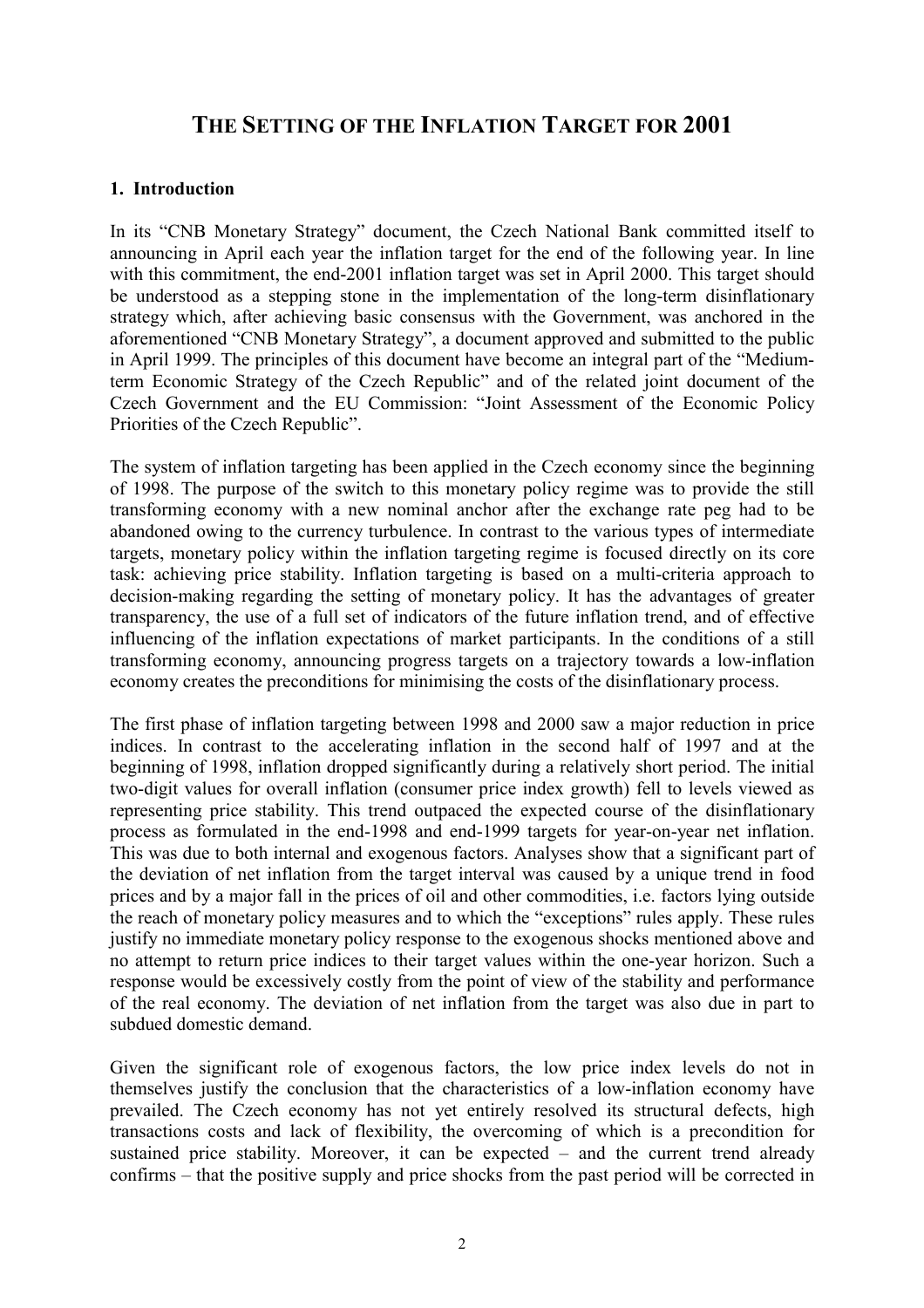the opposite direction. On the other hand, the tendency towards increased low-inflation expectations and the gradual convergence of these expectations among economic agents is a positive signal. In contrast to the situation in 1997 and 1998, the CNB's inflation forecasts for 2000 essentially concur not only with the projections of the Ministry of Finance and the Czech Statistical Office, but also with those of the trade unions and with the expectations of markets, analysts and households. Moreover, unlike in the past, the price movements will take place amid an accelerating economic recovery.

In the context of the above factors and conditions, the setting of the 2001 inflation target opens the next phase in the disinflationary process. This phase should culminate in around 2005 with the achieving of a level of price stability that is sustainable and essentially compatible with EU standards. In contrast to the previous phase, when price indices declined considerably, this largely involves maintaining the already low level of inflation and stabilising the overall price trend in the longer term, while allowing sufficient room for continuing the desired adjustment of relative prices. In this connection the importance of setting a justified and credible target for the year 2001 is clear. This target pre-determines not only the orientation of monetary policy for the 2001 horizon itself, but also the conditions for consistency of subsequent progress targets with the requirements for price stabilisation and with the objectives of the CNB Monetary Strategy document.

#### **2. Starting points and principles for setting the inflation target for 2001**

The setting of the inflation target for the year 2001 has two basic dimensions:

- a) the system, or regime, dimension,
- b) the actual level of the target, or a quantitative specification.

The principles of the CNB Monetary Strategy document form the basis for both dimensions. In addition, the 2001 inflation target was based on an assessment of the experience from the previous phase of inflation targeting and in particular on inflation projections in the context of the overall macroeconomic outlook and monetary policy objectives.

#### **2.1 Principles for setting inflation targets after 2000 in the CNB Monetary Strategy.**

- The setting of inflation targets following the year 2000 will fulfil the strategic objective of implementing a gradual process of disinflation culminating in or around 2005 in conditions of sustainable price stability. This price stability is defined as year-on-year net inflation of  $2\% \pm 1$  percentage point, i.e. somewhat higher than the European Central Bank's definition of year-on-year harmonised consumer price index growth of below 2%. The slope of the disinflation trajectory has been derived from the room required for considerable adjustment of the "inherited" distortions in relative prices. Within the above horizon, the outturns of net inflation and overall inflation will gradually converge. Nevertheless, because of the nontradable nature of most of the goods and services whose prices are still regulated, the trend of a rather higher level of overall inflation relative to net inflation will persist even after 2005.
- The setting of individual progress targets will respect the general principles for the lower and upper limits of the target interval. The defined level of price stability forms the lower limit of this interval. The setting of the target interval will be based on the principle of non-acceleration, i.e. the principle that monetary policy and the inflation target settings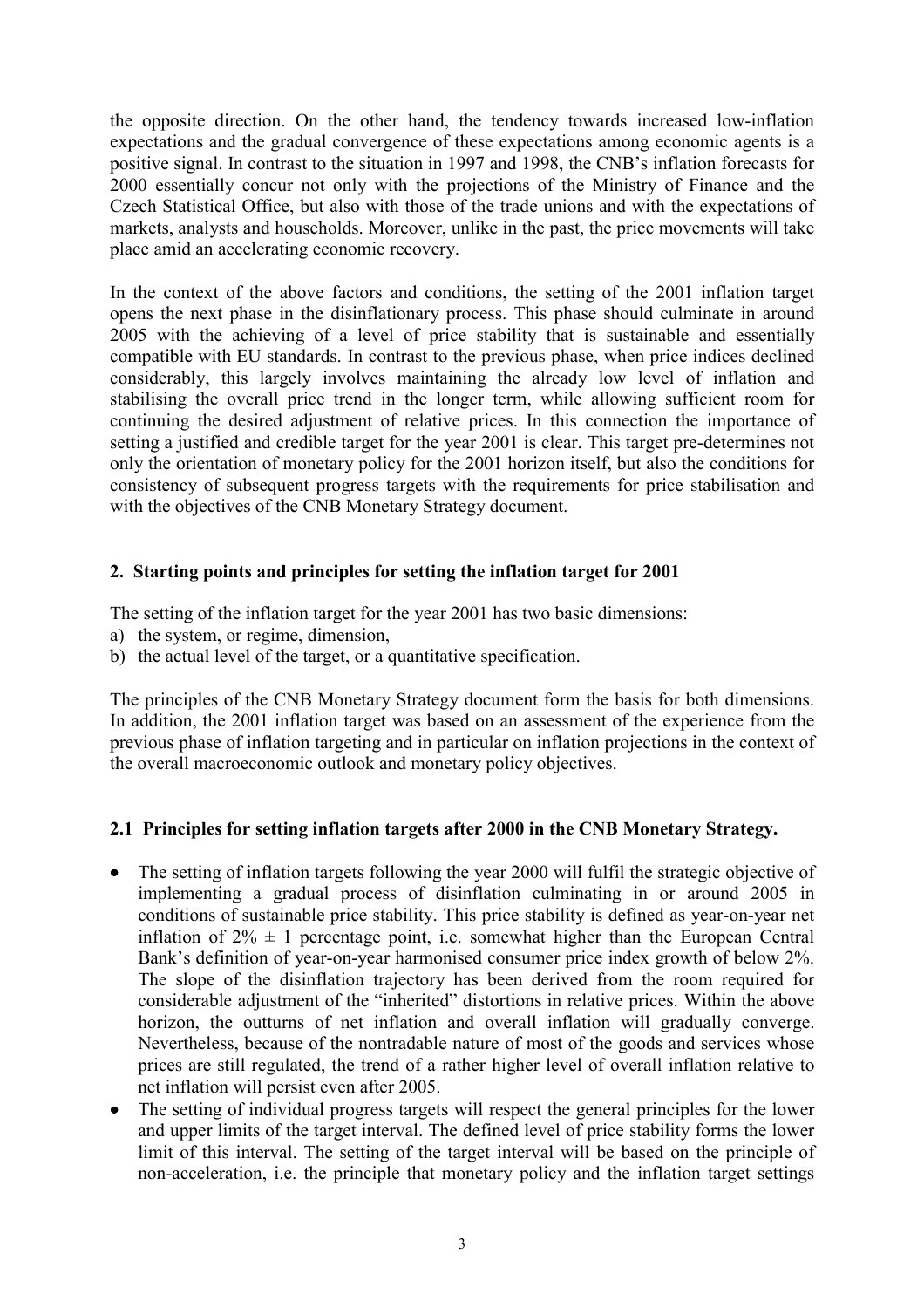will not generate an acceleration in inflation in comparison with the previous level, allowing for exogenous and temporary influences. In the event of deviations from the progress targets due to significant exogenous shocks, the adopted exceptions will apply.

• The inflation targeting regime is the more effective, the more it can be supported by a cooperative approach to achieving price stability by all the relevant entities, particularly the Government and the Central Bank, but also the trade unions. Such an approach allows the desired mix of government economic policy and central bank monetary policy to be achieved, as well as enabling joint starting points and the expectations of market participants, employers, trade unions and investors to be shared. If their inflation expectations develop in line with the inflation targets, the preconditions are created for minimising the costs accompanying the disinflationary process.

#### **2.2 System characteristics of the inflation target for the year 2001**

A fundamental shift in the setting of the inflation target for the year 2001 was the enhanced co-operative approach between the CNB and the Government (represented by the Ministry of Finance). This followed on from the standard co-operation between the two institutions in the previous phase of inflation targeting. Prior to setting and announcing the inflation target, the macroeconomic starting points and forecasts were jointly assessed, consultations with experts held and relevant information exchanged. On this basis, fundamental agreement was reached on assessing inflation and on the approach to setting the target level. This has created the preconditions for boosting the credibility and effectiveness of the inflation target, as well as for forming the desired monetary and fiscal policy mix.

The above trends in developing a co-operative approach between the CNB and the Ministry of Finance have also given the following "regime changes" in the setting of the inflation target for 2001.

a) A shift from formulating the target in the form of net inflation only towards parallel announcement of a target for the year-on-year consumer price index.

When the inflation targeting regime was introduced at the beginning of 1998, the net inflation index was chosen as the target indicator. This approach was justified primarily by the nonexistence of a specified and firm plan for the adjustment of administratively regulated prices or for changes in indirect taxes and fees. The announcement by the Ministry of Finance in February 2000 of a medium-term scenario for changes in regulated prices, taxes and fees (in the form of the "Outlook for Changes in Regulated Prices up to 2002") has altered the situation and has paved the way for a gradual transition from net inflation targeting to the more standard regime of overall inflation targeting. On this basis, a parallel overall inflation figure corresponding to the net inflation target value can be calculated.

In connection with the above change, starting with the 2001 horizon the inflation target will continue to be set primarily in the form of net inflation, but a corresponding target value in the form of overall inflation (i.e. year-on-year CPI growth) will be derived in parallel. However, the relevance of this target value is conditioned by adherence to the objectives formulated in the Outlook document mentioned above.

This arrangement on the one hand maintains the continuity of the net inflation targets, including their anchoring in the CNB Monetary Strategy, and on the other simultaneously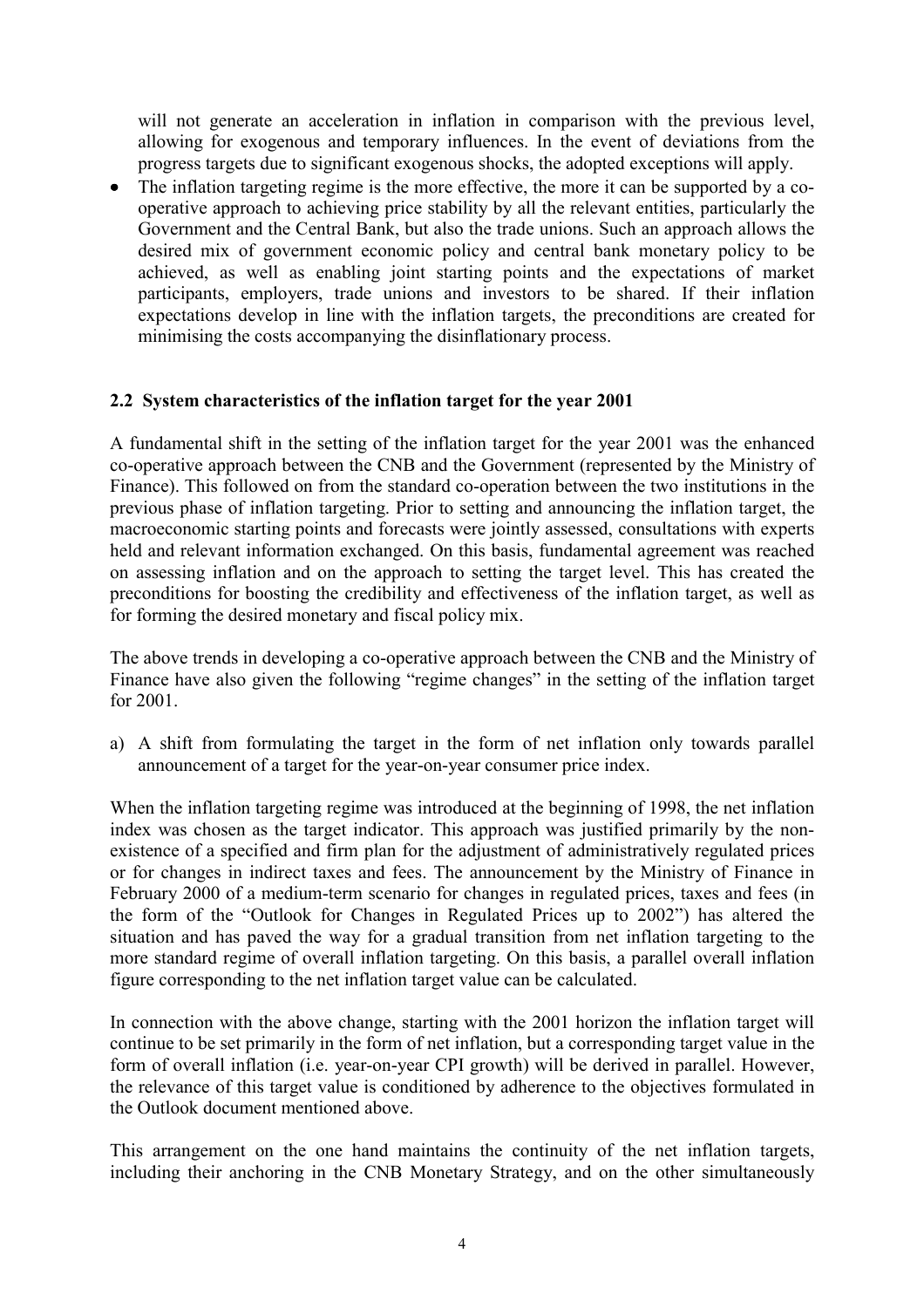brings about a shift towards targeting the standard and wider indicator of overall inflation. The public receives information on what overall inflation it can reckon with when the target for net inflation is met. This enhances the influencing of inflation expectations and establishes a base consistent with budget projections and with wage bargaining, thus making the inflation targeting regime more effective. The arrangement at the same time respects the current restrictions hampering full transition towards targeting overall inflation. For many price items, the Outlook document provides only preliminary estimates of the rate of price change, which may undergo various changes depending on updated cost analyses, world price trends, etc. Besides that, it covers the expected trend only until the election year 2002 and does not include prices regulated by municipalities.

b) Standardisation of the date for announcing inflation targets and their time horizon

In the first phase of inflation targeting, the medium-term target for end-2000 co-existed with short-term progress targets with a one-year horizon for 1998 and 1999. Starting with the target for 2001, the objective of the CNB Monetary Strategy document to harmonise the horizon for inflation targets and their announcement date with the commencement of work on the macroeconomic framework for the state budget for the following year has been implemented. This creates the preconditions for bringing together the starting points for monetary and fiscal policies in the relevant period. The standardisation of the setting and announcing of inflation targets according to this rule, i.e. in April of the preceding year, involves a lead time of twenty months, which is consistent with the characteristics of the transmission mechanism in the current phase of the Czech economy.

#### **2.3 Starting points for setting the level of the 2001 inflation target**

The setting of the inflation target for 2001 was based on an evaluation of price trends in the wider context of the macroeconomic situation and its outlook

The main determinants in the price area were:

- the actual inflation level: year-on-year net inflation of 2.1% in March 2000;
- the inflation expectations of economic agents: according to the regular CNB survey in March 2000, selected financial market participants expected net inflation of 3.2% in the one-year horizon;
- the inflation forecast for 2001: the interval for year-on-year net inflation for end-2001 is  $2.2\% - 3.9\%$ ;
- the inflation target for 2005 according to the CNB Monetary Strategy: year-on-year net inflation of  $2\% \pm 1$  percentage point:
- the rules for the lower and upper limits of the target bandwidth, with the proviso that the inflation target will be specified according to the current macroeconomic and monetary outlook for the period in question.

According to the forecasts of both the CNB and the Ministry of Finance, the overall macroeconomic situation will be favourable in the medium-term horizon of 2000–2003. The current recovery phase is expected to develop into economic growth amid maintained macroeconomic stability and only a modest worsening of the external imbalance.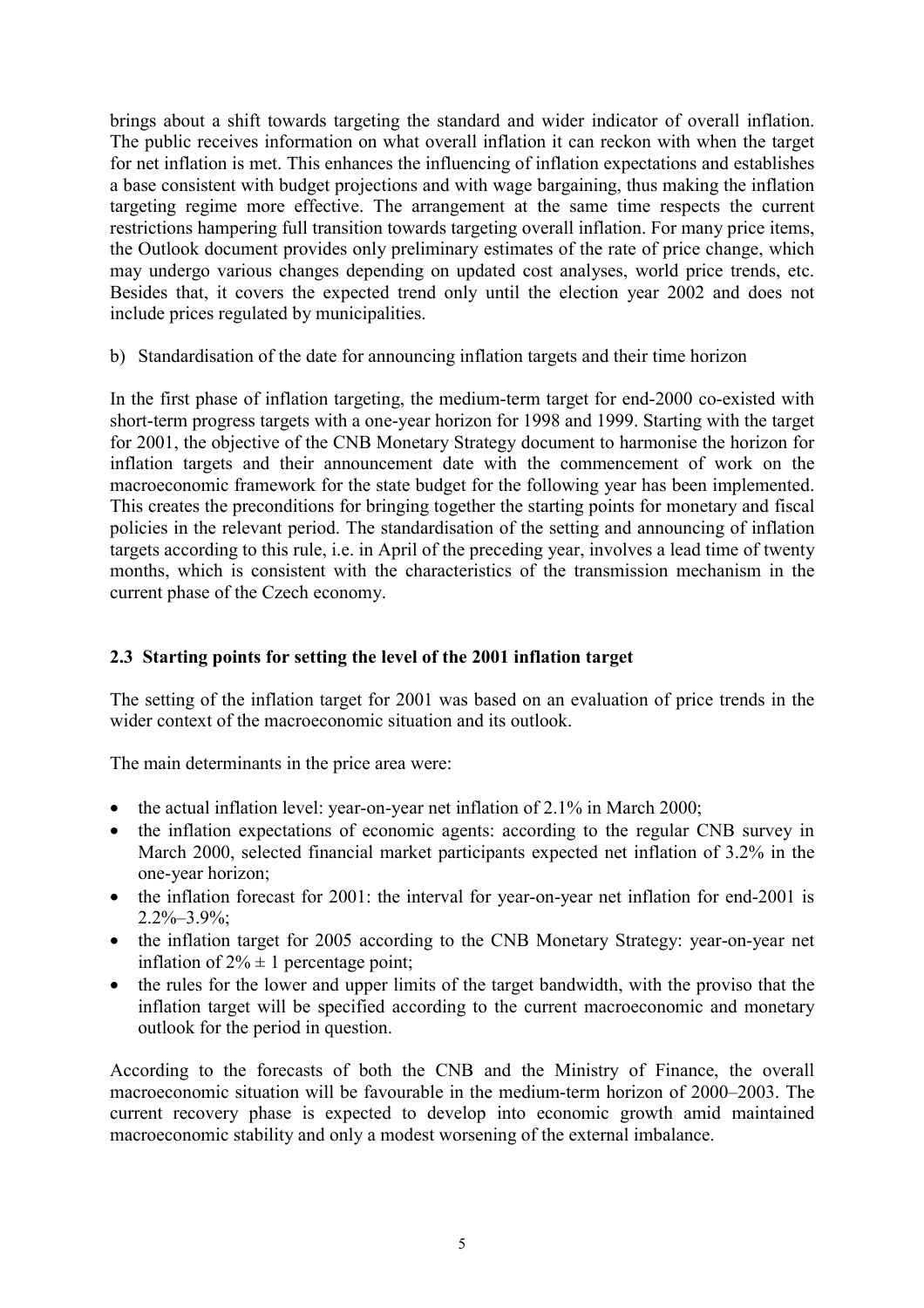According to CNB estimates, GDP in the above period will fluctuate between 2% and 3% a year on average, with a tendency to accelerate over time. Economic output will be favourably affected by rising external demand and by an improving domestic supply response and greater competitiveness.

On the supply side, the expected sizeable increase in factor productivity will be of major importance, particularly in industry, where it has already started. The determinants of this include in particular the accelerating inflow of productive foreign direct investment, the continuing restructuring of businesses and the modernisation of production capacities, as well as the increased efficiency of financial intermediation as a result of bank privatisation.

The rise in productivity will raise the competitiveness of domestic production, which in turn will boost domestic supply. On the other hand, given the only sluggish pick-up in economic growth and services output, the higher productivity will curb any expansion in labour demand. For this reason, unemployment is expected to remain fairly high.

On the demand side, foreign direct investment will be an important factor in the expected recovery and growth in investment activity. The rise in household consumption, despite being biggest by weight, will probably be quite slow in the medium-term horizon.

These expectations concerning the nature and structure of macroeconomic developments in the medium term indicate that macroeconomic stability should essentially be preserved and that the inflation pressures generated should be relatively subdued.

#### **3. Inflation target for 2001**

l

Based on the assessment and synthesis of the above starting points, the annual net inflation target for the end of 2001 has been set at  $3\% \pm 1$  percentage point.

Taking into account the expected inflation effects of changes in regulated prices and indirect taxes, the mid-point of this target (3%) corresponds to a target level for the mid-point of overall inflation of  $5\%$ <sup>1</sup>

The target interval of  $3\% \pm 1$  percentage point for net inflation in 2001 preserves continuity with the bandwidth of the targets for 2000 and 2005. This interval, i.e. 2.0%–4.0%, corresponds to an interval of 4.3%–5.8% for overall inflation (for reasons of calculation this interval is narrower than  $\pm 1$  percentage point).

The inflation target for 2001 reflects the low inflation level achieved so far and expresses the monetary policy intention to maintain this low level in the next period. The target level is in line with the predictions for inflation factors in 2001 and conforms with the inflation expectations of economic agents. The forecasts also indicate that this inflation target is consistent with the expected favourable characteristics of the Czech macroeconomic environment.

The monetary policy focused on hitting the 2001 target is expected to have an essentially neutral character. This reduces the risk of an acceleration of inflation and of inflation

<sup>&</sup>lt;sup>1</sup> Starting from 2001, the consumer basket will be updated. According to preliminary data, the impact of this change on net inflation will be in the range of several tenths of a percentage point.